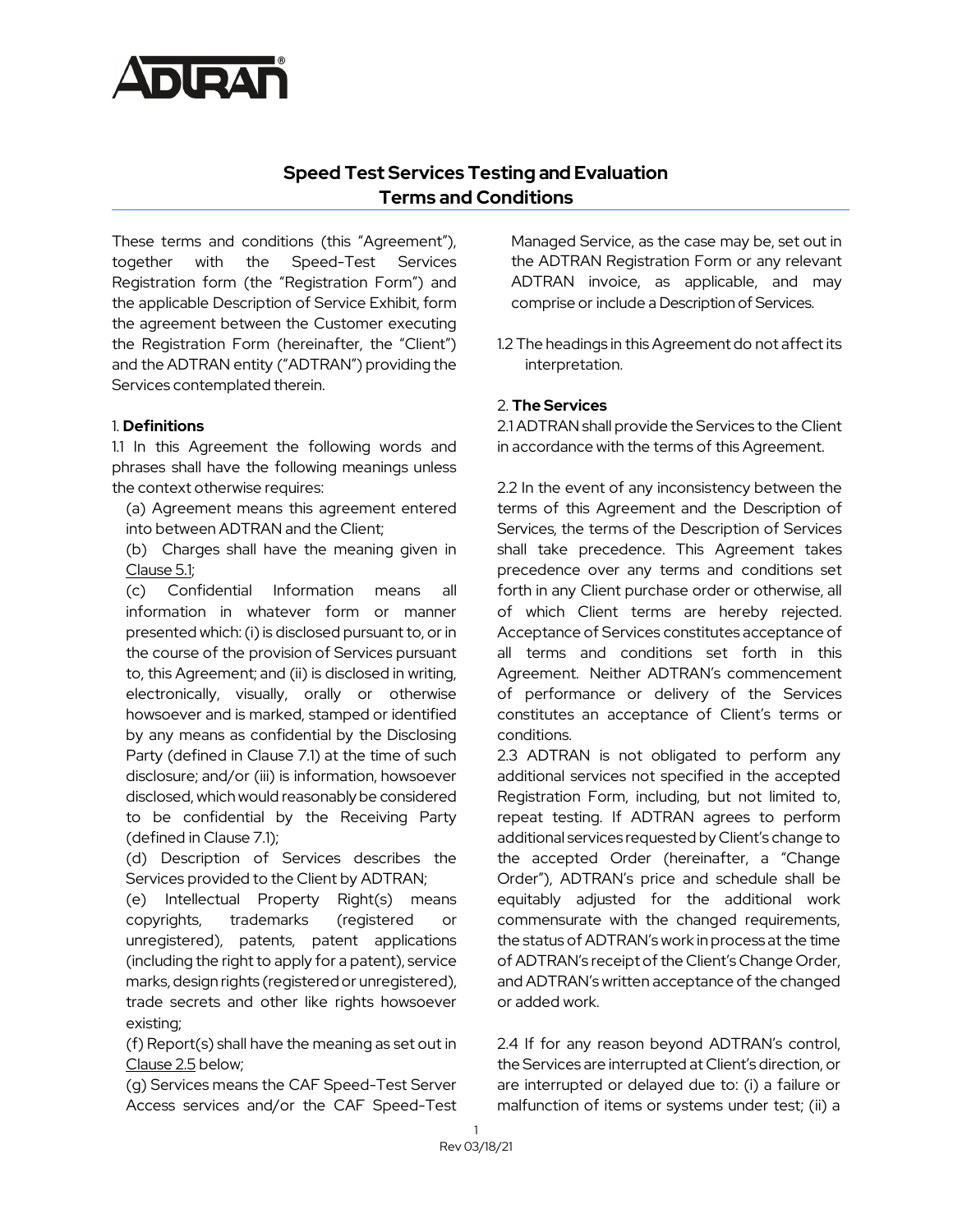

failure or malfunction of Client's support equipment; (iii) additional services (e.g., repeat tests) necessitated by specimen failure, standby charges may accrue until resumption or termination of testing is directed by Client in writing. Unless otherwise stated in the Registration Form, standby charges will begin to accrue, in whole business day increments, four (4) business hours after ADTRAN's notification (by telephone, e-mail and/or in-person) to Client of the interruption or delay, and will accrue at the average daily rate, per business day, of the delayed line items. The average daily rate for standby charges is calculated by dividing the line item price by the estimated duration, as stated in the Registration Form and Description of Services. If no such daily rate or duration is set forth in the Registration Form or Description of Services, ADTRAN's standby rate will be mutually agreed between ADTRAN and Client prior to the resumption of Services. ADTRAN will use best efforts to mitigate such stand-by charges. Re-setup charges may apply at resumption of testing. Rescheduling shall be at the discretion of ADTRAN.

2.5 The Services provided by ADTRAN under this Agreement and any memoranda, laboratory data, calculations, measurements, estimates, notes, certificates and other material prepared by ADTRAN in the course of providing the Services to the Client, together with status summaries or any other communication in any form describing the results of any work or services performed ("Report(s)") shall be only for the Client's use and benefit.

2.6 The Client acknowledges and agrees that if in providing the Services ADTRAN is obliged to deliver a Report to a third party, ADTRAN shall be deemed irrevocably authorized to deliver such Report to the applicable third party. For the purposes of this Clause an obligation shall arise on the instructions of the Client, or where, in the reasonable opinion of ADTRAN, it is implicit from the circumstances, trade, custom, usage or practice.

2.7 The Client acknowledges and agrees that any Services provided and/or Reports produced by ADTRAN are done so within the limits of the terms agreed with the Client in relation to the Description of Services and pursuant to the Client's specific instructions or, in the absence of such instructions, in accordance with any relevant trade custom, usage or practice. The Client further agrees and acknowledges that the Services are not designed or intended to address all matters of quality, safety, performance or condition of any product, material, services, systems or processes tested, inspected or certified and the scope of work does not necessarily reflect all standards which may apply to product, material, services, systems or process tested, inspected or certified. The Client understands that reliance on any Reports issued by ADTRAN is limited to the facts and representations set out in the Reports which represent ADTRAN's review and/or analysis of facts, information, documents, samples, systems and/or other materials in existence at the time of the performance of the Services only.

2.8 Client is responsible for its actions and use of any Report. Neither ADTRAN nor any of its officers, employees, agents or subcontractors shall be liable to Client nor any third party for any actions taken or not taken by the Client or any third party instructed or advised by the Client, on the basis of such Report.

2.9 The estimated schedule and pricing, which may be included in the Registration Form or Description of Services are based upon ADTRAN's current commitments at the time the Registration Form is received, ADTRAN's standard business hours (Monday through Friday), and ADTRAN's acceptance of Client's supplied documents and materials (if any). Due to the uncertain nature of testing services, ALL WORK SCHEDULE DATES AND TEST DURATIONS ARE APPROXIMATE and are stated in calendar days.

2..10 In agreeing to provide the Services pursuant to this Agreement, ADTRAN does not abridge, abrogate or undertake to discharge any duty or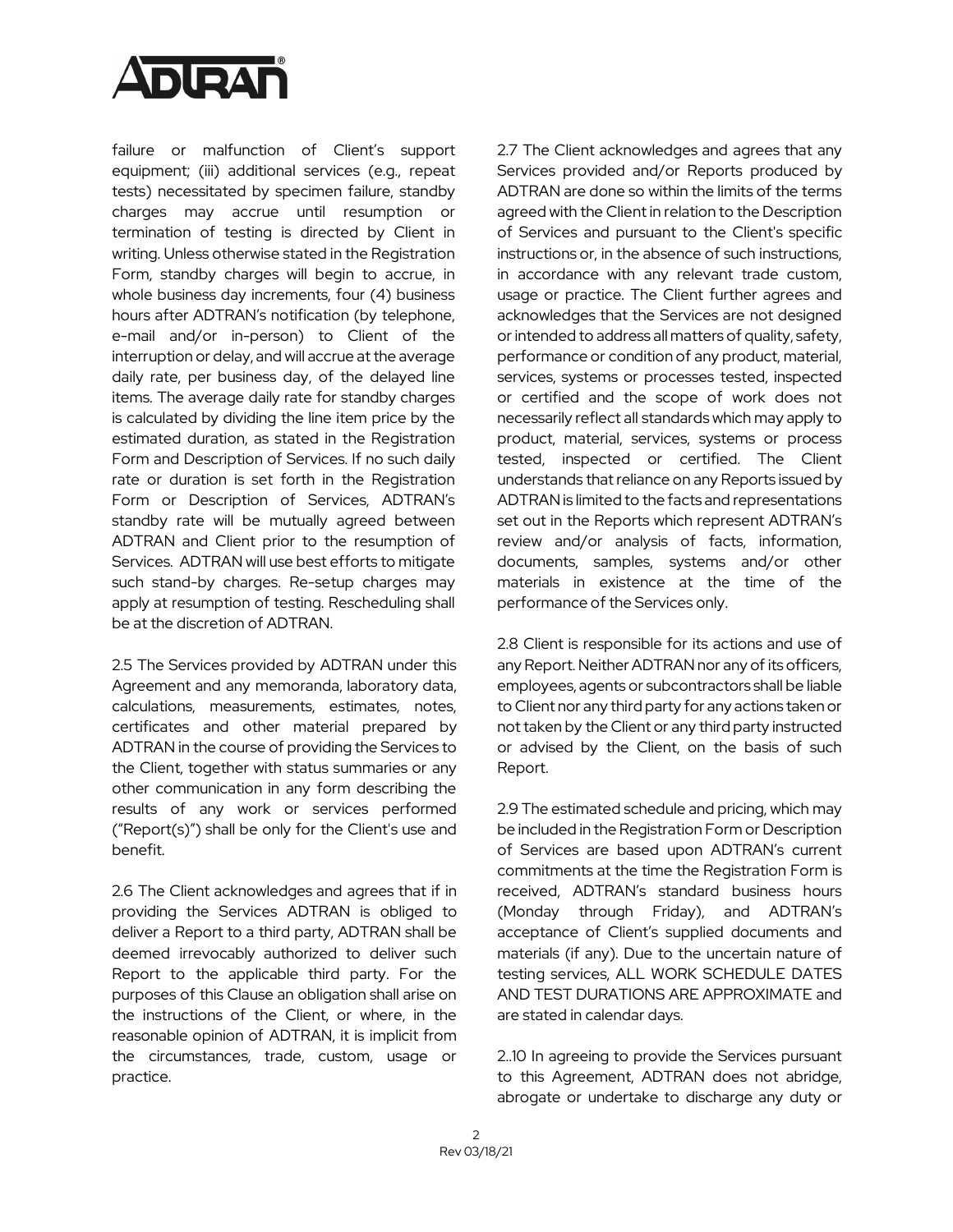

obligation of the Client to any other person or any duty or obligation of any person to the Client.

## 3. **ADTRAN Warranties**

3.1 ADTRAN warrants exclusively to the Client:

(a) that it has the power and authority to enter into this Agreement and that it will comply with relevant legislations and regulations in force as at the date of this Agreement in relation to the provision of the Services;

(b) that the Services will be performed in a professional and workman-like manner; and

(c) that prior to the Client attending any premises for the performance of the Services, if applicable, to inform the Client of all applicable health and safety rules and regulations and other reasonable security requirements that may apply at any relevant premises at which the Services are to be provided.

3.2 ADTRAN will modify or correct any such Services that have not been so performed if written notice of any such failure is given to ADTRAN within thirty (30) calendar days following the date of such failure ("Warranty Period"). ADTRAN shall be given ample opportunity to reperform the Services at its expense in the event of a warranty claim. Client's SOLE REMEDY IN THE EVENT OF BREACH OF WARRANTY DURING THE WARRANTY PERIOD IS RE-PERFORMANCE OF THE SERVICES BY ADTRAN AT NO COST TO Client.

3.3 ADTRAN makes no other warranties, express or implied. All other warranties, conditions and other terms implied by statue or common law (including but not limited to any implied warranties of merchantability and fitness for purpose) are, to the fullest extent permitted by law, excluded from this Agreement. No performance, deliverable, oral or other information or advice provided by ADTRAN (including gits agents, sub-contractors, employees, or other representatives) will create a warranty or otherwise increase the scope of any warranty provided.

## 4. **Client Warranties and Obligations**

4.1 The Client represents and warrants:

(a) that it has the power and authority to enter into this Agreement and procure the provision of the Services for itself;

(b) that it is securing the provision of the Services hereunder for its own account and not as an agent or broker, or in any other representative capacity, for any other person or entity;

(c) that any information, access to systems, samples and related documents it (or any of its agents or representatives) supplies to ADTRAN (including its agents, sub-contractors and employees) is, true, accurate, complete and is not misleading in any respect. The Client further acknowledges that ADTRAN will rely on such information, access to systems, samples, or other related documents and materials provided by the Client (without any duty to confirm or verity the accuracy or completeness thereof) in order to provide the Services.

## 4.2 The Client further agrees:

(a) to co-operate with ADTRAN in all matters relating to the Services and appoint a manager in relation to the Services who shall be duly authorized to provide instructions to ADTRAN on behalf of the Client and to bind the Client contractually as required;

(b) to provide ADTRAN (including its agents, sub-contractors and employees), at its own expense, any and all samples, information, material, access to systems, or other documentation necessary for the execution of the Services in a timely manner sufficient to enable ADTRAN to provide the Services in accordance with this Agreement. The Client acknowledges that any samples provided may become damaged or be destroyed in the course of testing as part of the necessary testing process and undertakes to hold ADTRAN harmless from any and all responsibility for such alteration, damage or destruction;

(c) that it is responsible for providing the samples/equipment, if applicable, to be tested together, where appropriate, with any specified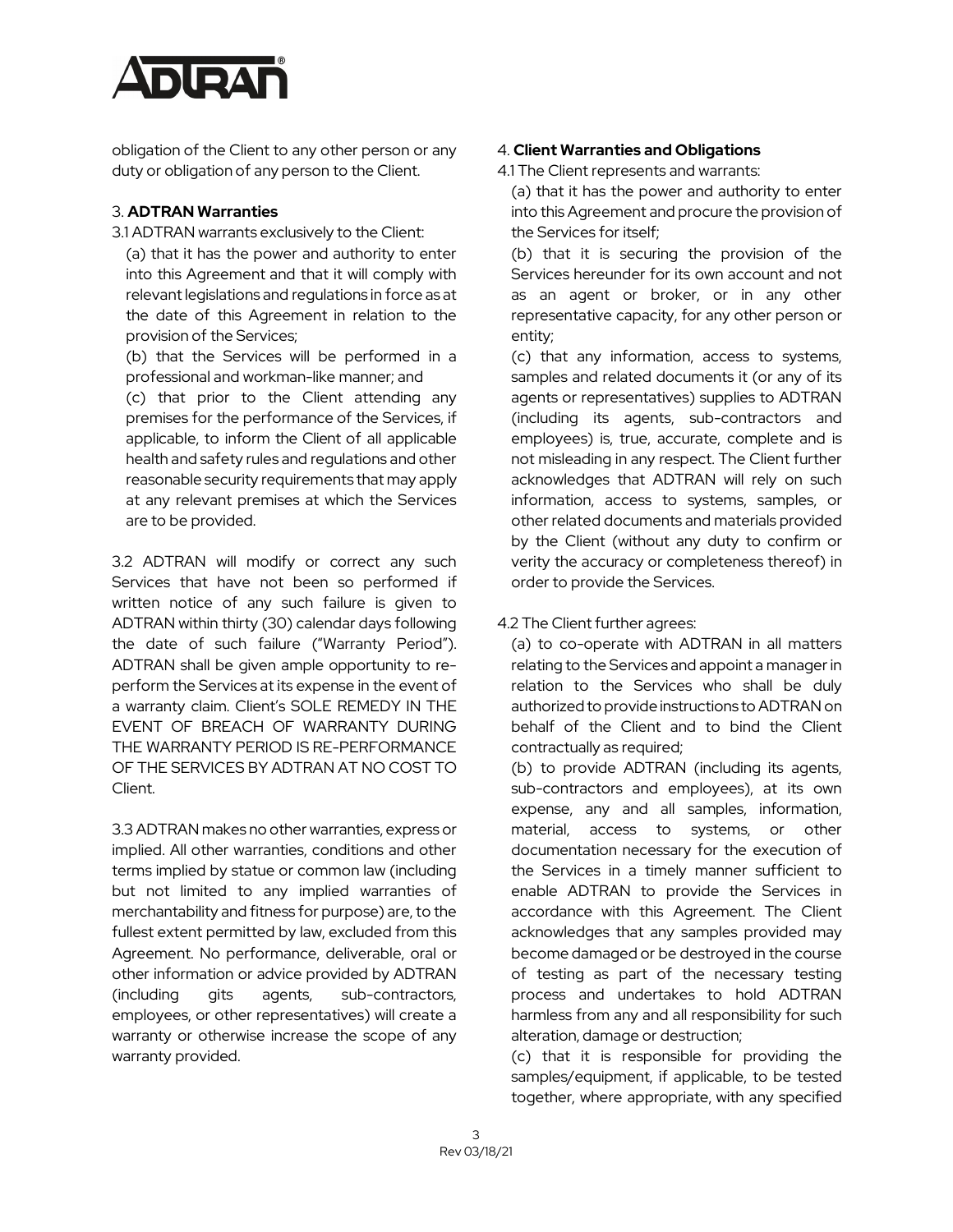

additional items specified in the Description of Services.

(d) to provide instructions and feedback to ADTRAN in a timely manner;

(e) to provide ADTRAN (including its agents, sub-contractors and employees) with access to its premises or systems as may be reasonably required for the provision of the Services and to any other relevant premises or systems at which the Services are to be provided;

(f) prior to ADTRAN attending any premises for the performance of the Services, to inform ADTRAN of all applicable health and safety rules and regulations and other reasonable security requirements that may apply at any relevant premises at which the Services are to be provided;

(g) to notify ADTRAN promptlyof any risk, safety issues or incidents in respect of any item delivered by the Client, or any process or systems used at its premises or otherwise necessary for the provision of the Services;

(h) to inform ADTRAN in advance of any applicable import/export restrictions that may apply to the Services to be provided, including any instances where any products, information or technology may be exported/ imported to or from a country that is restricted or banned from such transaction;

(i) in the event of the issuance of a certificate,to inform and advise ADTRAN immediately of any changes during the term of the certificate which may have a material impact on the accuracy of the certification;

(j) to obtain and maintain all necessary licenses and consents in order to comply with relevant legislation and regulation in relation to the Services;

(k) that it will not use any Reports issued by ADTRAN pursuant to this Agreement in a misleading manner and that it will only distribute such Reports in their entirety;

(l) in no event will the contents of any Reports or any extracts, excerpts or parts of any Reports be distributed or published without the prior written consent of ADTRAN (such consent not to be unreasonably withheld) in each instance; and

(m) that any and all advertising and promotional materials or any statements made by the Client will not give a false or misleading impression to any third party concerning the Services provided by ADTRAN.

4.3 ADTRAN shall be neither in breach of this Agreement nor liable to the Client for any breach of this Agreement if and to the extent that its breach is a direct result of a failure by the Client to comply with its obligations as set out in this Clause 4. The Client also acknowledges that the impact of any failure by the Client to perform its obligations set out herein on the provision of the Services by ADTRAN will not affect the Client's obligations under this Agreement for payment of the Charges pursuant to Clause 5 below.

#### 5. **Charges, Invoicing, and Payment**

5.1 The Client shall pay ADTRAN the charges set out in the Registration Form, if applicable, or as otherwise contemplated for provision of the Services (the "Charges"). If the Registration Form is received prior to receipt and review by ADTRAN of all applicable specifications, documents and/or information requested from Clients, Charges are subject to revision once missing information is received. Charges are contingent upon receiving accurate and timely information from Client in response to inquiries by ADTRAN.

5.2 The Charges are expressed exclusive of any applicable taxes. The Client shall pay any applicable taxes on the Charges at the rate and in the manner prescribed by law, on the issue by ADTRAN of a valid invoice.

5.3 The Client agrees that it will reimburse ADTRAN for any expenses incurred by ADTRAN relating to the provision of the Services and is wholly responsible for any freight or customs clearance fees, if applicable, relating to any testing samples.

5.4 The Charges represent the total fees to be paid by the Client for the Services pursuant to this Agreement. Any additional work performed by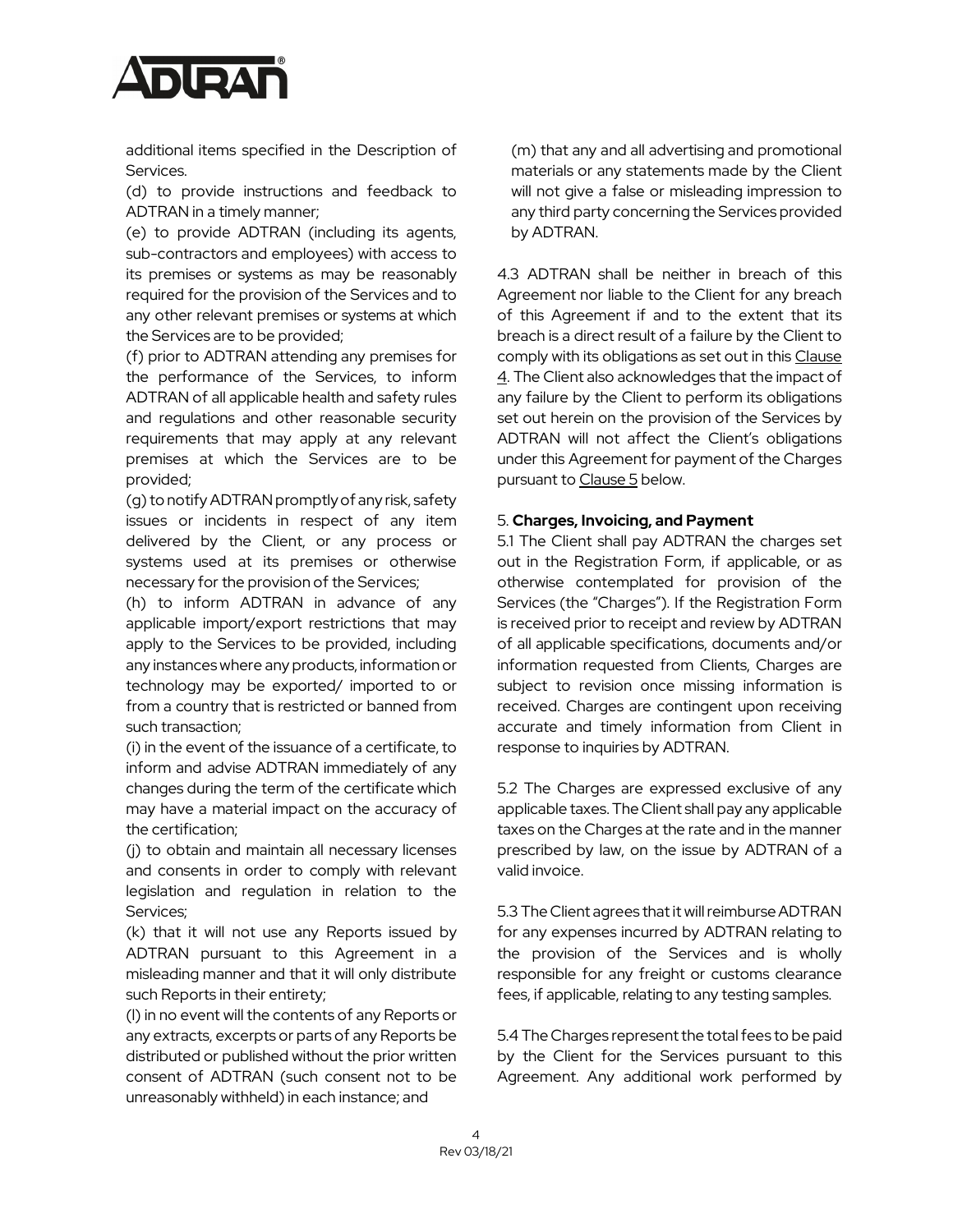

ADTRAN will be charged on a time and material basis.

5.5 Services are offered for annual 12-month terms, payable in advance. Client agrees to pay each invoice within thirty (30) days following the delivery thereof.

5.6 If any invoice is not paid on the due date for payment, ADTRAN shall have the right to charge, and the Client shall pay, reasonable collection costs and interest on the unpaid amount, calculated from the due date of the invoice to the date of receipt of the amount in full at a rate equivalent to 3% per cent per annum above the base rate from time to time of HSBC Bank in the relevant currency.

#### 6. **Intellectual Property Rights**

6.1 All Intellectual Property Rights belonging to a party prior to entry into this Agreement shall remain vested in that party. Nothing in this Agreement is intended to transfer any Intellectual Property Rights from either party to the other.

6.2 Any use by the Client (or the Client's affiliated companies or subsidiaries) of the name "ADTRAN" or any of ADTRAN's trademarks or brand names for any reason must be prior approved in writing by ADTRAN. Any other use of ADTRAN's trademarks or brand names is strictly prohibited, and ADTRAN reserves the right to terminate this Agreement immediately as a result of any such unauthorized use.

6.3 In the event of provision of certification services, Client agrees and acknowledges that the use of certification marks may be subject to national and international laws, regulations, and a separate certification agreement.

6.4 All Intellectual Property Rights in any Reports, document, graphs, charts, photographs, or any other material (in whatever medium) produced by ADTRAN pursuant to this Agreement shall belong to ADTRAN. The Client shall have a license to use any such Reports, document, graphs, charts, photographs, or other material provided such usage is in compliance with the terms of this Agreement.

6.5 The Client agrees and acknowledges that ADTRAN retains any and all proprietary rights in concepts, ideas and inventions that may arise during the preparation or provision of any Report (including any deliverables provided by ADTRAN to the Client) and the provision of the Services to the Client.

## 7. **Confidentialty**

7.1 Where a party (the "Receiving Party") obtains Confidential Information of the other party (the "Disclosing Party") in connection with this Agreement (whether before or after the date of this Agreement) it shall, subject to Clauses 7.2 to 7.4: (a) keep that Confidential Information confidential, by applying the standard of care that it uses for its own Confidential Information; (b) use that Confidential Information only for the purposes of performing obligations under this Agreement; and (c) not disclose that Confidential Information to any third party without the prior written consent of the Disclosing Party.

7.2 The Receiving Party may disclose the Disclosing Party's Confidential Information on a "need to know" basis: (a) to any legal advisers and statutory auditors that it has engaged for itself; (b) to any regulator having regulatory or supervisory authority over its business; (c) to any director, officer or employee of the Receiving Party provided that, in each case, the Receiving Party has first advised that person of the obligations under Clause 7.1 and ensured that the person is bound by obligations of confidence in respect of the Confidential Information no less onerous than those set out in this Clause 7; and (d) where the Receiving Party is ADTRAN, to any of its subsidiaries, affiliates or subcontractors.

7.3 The provisions of Clauses 7.1 and 7.2 shall not apply to any Confidential Information which: (a) was already in the possession of the Receiving Party prior to its receipt from the Disclosing Party without restriction on its use or disclosure; (b) is or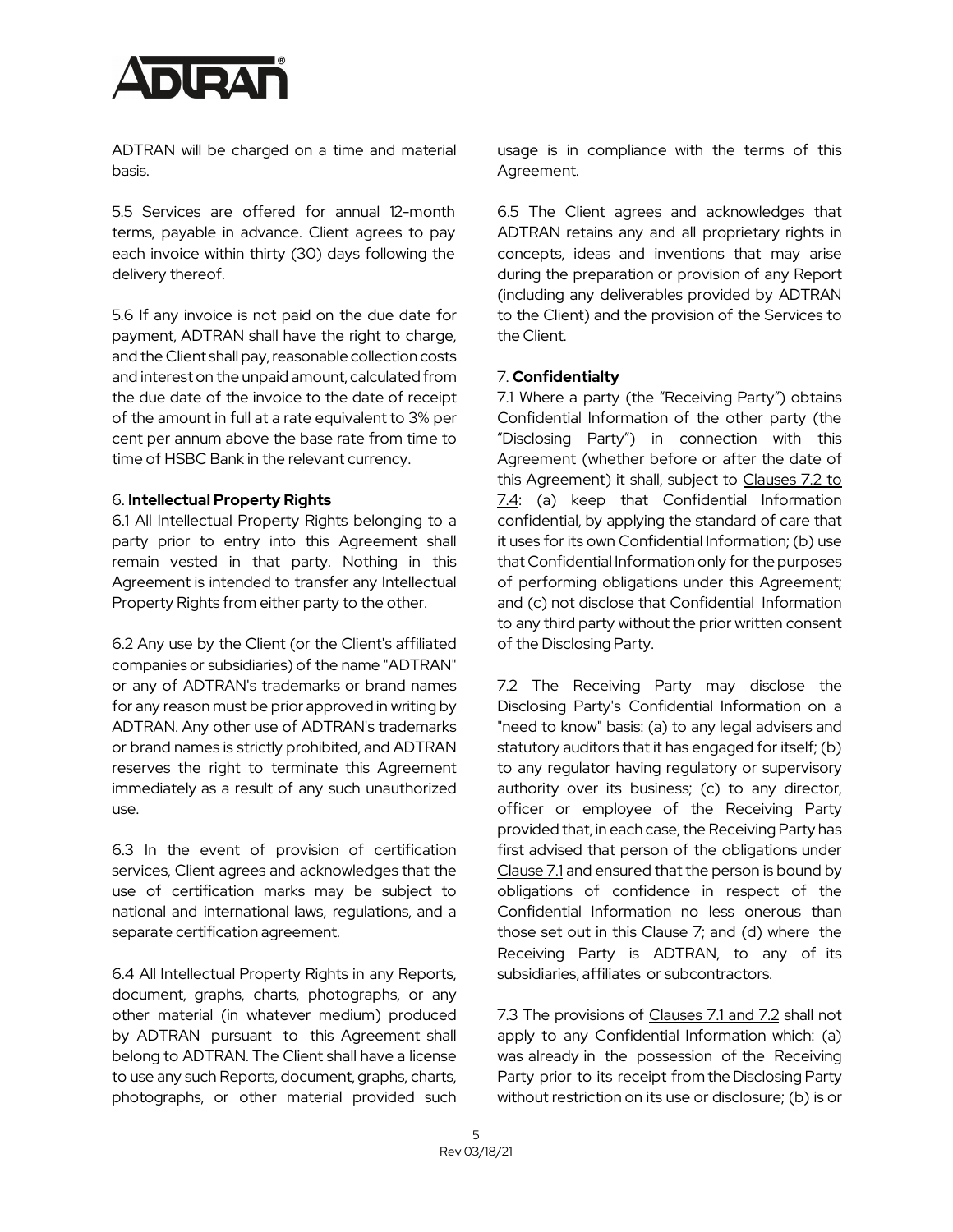

becomes public knowledge other than by breach of this Clause  $7$ ; (c) is received by the Receiving Party from a third party who lawfully acquired it and who is under no obligation restricting its disclosure; or (d) is independently developed by the Receiving Party without access to the relevant Confidential Information.

7.4 The Receiving Party may disclose Confidential Information of the Disclosing Party to the extent required by law, a valid subpoena or other court order, provided that the Receiving Party has given the Disclosing Party prompt written notice of the requirement to disclose and where possible given the Disclosing Party a reasonable opportunity to prevent the disclosure through appropriate legal means.

7.5 Each party shall ensure the compliance by its employees, agents and representatives (which, in the case of ADTRAN, includes procuring the same from any sub-contractors) with its obligations under this Clause 7.

7.6 No license of any Intellectual Property Rights is given in respect of any Confidential Information solely by the disclosure of such Confidential Information by the Disclosing Party.

7.7 With respect to archival storage, the Client acknowledges that ADTRAN may retain in its archive for the period required by its quality and assurance processes, or by the testing and certification rules of the relevant accreditation body, all materials necessary to document the Services provided.

#### 8. **Amendment**

8.1 No amendment to this Agreement shall be effective unless it is in writing, expressly stated to amend this Agreement and signed by an authorized signatory of each party.

## 9. **Force Majeure**

9.1 Neither party shall be liable to the other for any delay in performing or failure to perform any obligation under this Agreement to the extent that such delay or failure to perform is a result of: (a) war (whether declared or not), civil war, riots, revolution, acts of terrorism, military action, sabotage and/or piracy; (b) natural disasters such as violent storms, earthquakes, tidal waves, floods and/or lighting; explosions and fires; (c) strikes and labor disputes; (d) failure of supply; or (e) failures of utilities companies such as providers of telecommunication, internet, gas or electricity services.

9.2 For the avoidance of doubt, where the affected party is ADTRAN any failure or delay caused by failure or delay on the part of a subcontractor shall only be a Force Majeure Event (as defined below) where the subcontractor is affected by one of the events described above.

9.3 A party whose performance is affected by an event described in Clause 9.1 (a Force Majeure Event) shall: (a) promptly notify the other party in writing of the Force Majeure Event and the cause and the likely duration of any consequential delay or non- performance of its obligations; (b) use all reasonable endeavors to avoid or mitigate the effect of the Force Majeure Event and continue to perform or resume performance of its affected obligations as soon as reasonably possible; and (c) continue to provide Services that remain unaffected by the Force Majeure Event.

9.4 If the Force Majeure Event continues for more than sixty (60) days after the day on which it started, either party may terminate this Agreement by giving at least ten (10) days' written notice to the other party.

#### 10. **Limitations and Exclusions of Liability**

10.1 The maximum aggregate liability of ADTRAN in contract, tort (including negligence and breach of statutory duty) or otherwise for any breach of this Agreement or any matter arising out of or in connection with the Services to be provided in accordance with this Agreement shall be the amount of Charges due by the Client to ADTRAN under this Agreement.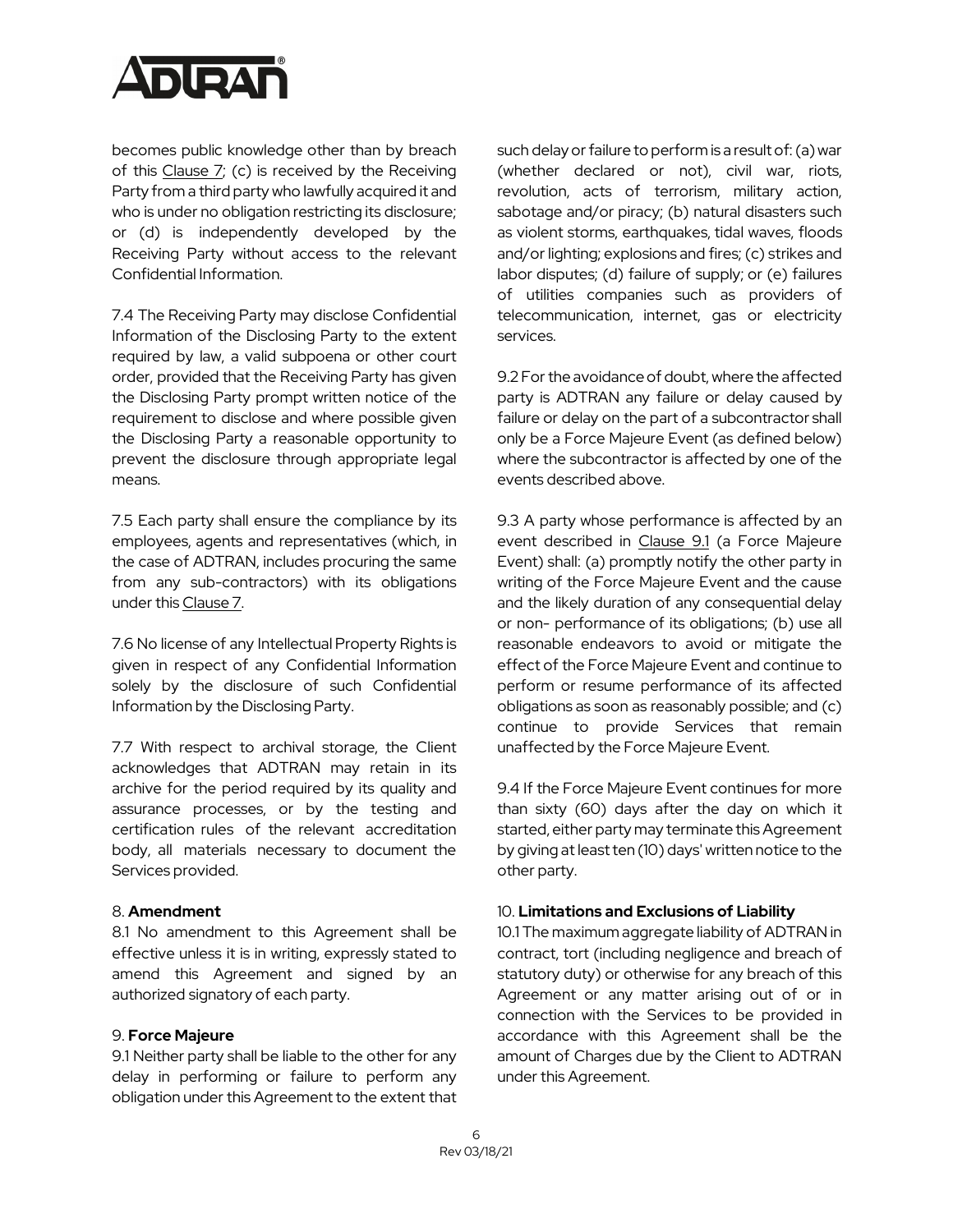

10.2 In the event the Services are interrupted or delayed due to events beyond ADTRAN's reasonable control, including without limitation due to ADTRAN equipment failure; interruption in Customer internet or network functionality; or unavailability of necessary equipment, materials, or personnel, Client's sole remedy shall be the reperformance of the Services at no cost to Client. Under no circumstances shall ADTRAN be liable for any delay in performance unless otherwise mutually agreed in writing.

10.3 Neither party shall be liable to the other in contract, tort (including negligence and breach of statutory duty) or otherwise for any: (a) loss of profits; (b) loss of sales or business; (c) loss of opportunity (including without limitation in relation to third party agreements or contracts); (d) loss of or damage to goodwill or reputation; (e) loss of anticipated savings; (f) cost or expenses incurred in relation to making a product recall; (g) loss of use or corruption of software, data or information; or (h) any indirect, consequential loss, punitive or special loss (even when advised of their possibility).

10.4 Any claim by the Client against ADTRAN (always subject to the provisions of this Clause 10) must be made within ninety (90) days after the Client becomes aware of any circumstances giving rise to any such claim. Failure to give such notice of claim within ninety (90) days shall constitute a bar or irrevocable waiver to any claim, either directly or indirectly, in contract, tort or otherwise in connection with the provision of Services under this Agreement.

10.5 "Client's Property" as defined herein, includes but is not limited to: Client's owned, leased, borrowed or hired property or systems furnished to ADTRAN, or by ADTRAN, in connection with the performance of the Services. Transfer of Client's Property to ADTRAN's premises or network shall not constitute a bailment or transfer of title to ADTRAN, and such property shall remain at all times under the stewardship, care, and primary insurance coverage of Client. CLIENT ACKNOWLEDGES AND UNDERSTANDS THAT

THERE ARE UNKNOWN HAZARDS ASSOCIATED WITH THE GOODS AND SERVICES PROVIDED UNDER THESE TERMS AND CONDITIONS WHICH ADTRAN CANNOT SAFEGUARD AGAINST. Regardless of claim, form or theory of law applied, ADTRAN shall not be liable for loss, damage or destruction of Client's Property caused by the administration of the tests to the Client's Property or associated activities, except for, and only in proportion to the extent such loss is caused by or results from the negligence or willful misconduct of ADTRAN, nor shall ADTRAN be liable for any loss, damage or destruction due to the accidental malfunction of ADTRAN's equipment. ADTRAN shall not be liable for maintenance, loss, damage or destruction of Client's Property while on ADTRAN's premises, including during storage, preparation for shipment, mounting and demounting, except where ADTRAN acted with negligence or willful misconduct.

## 11. **Indemnity**

11.1 Each Party shall indemnify and hold harmless the other party from and against any and all claims, suits, liabilities (including costs of litigation and attorney's fees) arising, directly or indirectly, out of or in connection with: (a) any claims or suits by any governmental authority or others for any actual or asserted failure of the indemnifying party to comply with any law, ordinance, regulation, rule or order of any governmental or judicial authority; (b) claims or suits for personal injuries, loss of or damage to property, economic loss, or (c) loss of or damage to Intellectual Property Rights incurred by or occurring to any person or entity and arising in connection with or related to the indemnifying party products or equipment and the Services provided hereunder .

11.2 The Client shall indemnify and hold harmless ADTRAN, its officers, employees, agents, representatives, contractors and sub-contractors from and against any and all claims, suits liabilities (including costs of litigation and attorney's fees) arising, directly or indirectly, out of or in connection with: (a) the breach or alleged breach by the Client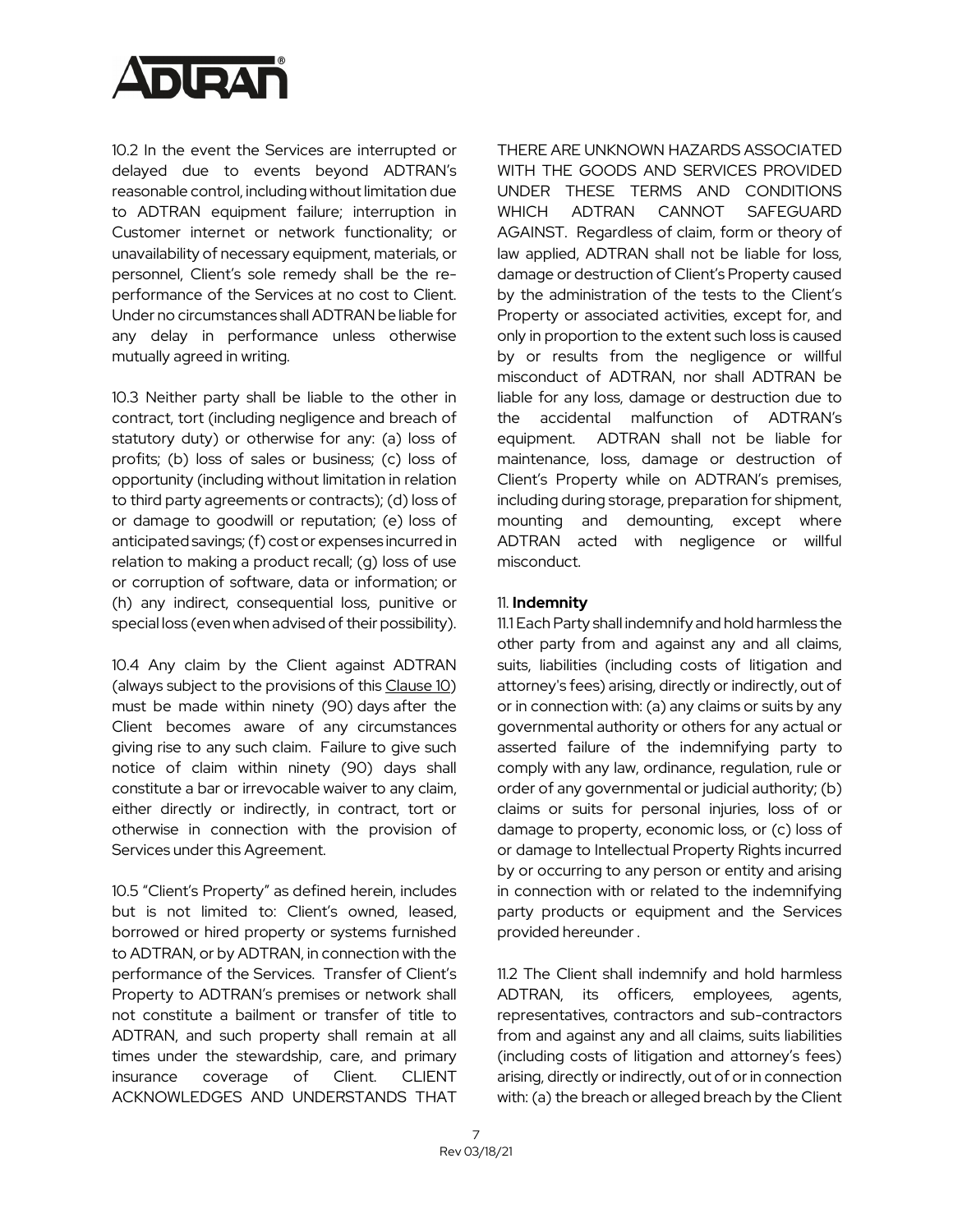

of any of its obligations set out in Clause 4 above; (b) any claims made by any third party for loss, damage or expense of whatsoever nature and howsoever arising relating to the performance, purported performance or non-performance of any Services to the extent that the aggregate of any such claims relating to any one Service exceeds the limit of liability set out in Clause 10 above; (c) any claims or suits arising as a result of any misuse or unauthorized use of any Reports issued by ADTRAN or any Intellectual Property Rights belonging to ADTRAN (including trademarks) pursuant to this Agreement; or (d) any claims arising out of or relating to any third party's use of or reliance on any Reports or any reports, analyses, conclusions of the Client (or any third party to whom the Client has provided the Reports) based in whole or in part on the Reports, if applicable.

11.3 The obligations set out in this Clause 11 shall survive termination of this Agreement.

#### 12. **Insurance Policies**

12.1 Each party shall be responsible for the arrangement and costs of its own company insurance which includes, without limitation, professional indemnity, employer's liability, motor insurance and property insurance.

12.2 ADTRAN expressly disclaims any liability to the Client as an insurer or guarantor.

12.3 The Client acknowledges that although ADTRAN maintains employer's liability insurance, such insurance does not cover any employees of the Client or any third parties who may be involved in the provision of the Services. If the Services are to be performed at premises belonging to the Client or third parties, ADTRAN's employer's liability insurance does not provide cover for non-ADTRAN employees.

## 13. **Termination**

13.1 This Agreement shall commence upon the date of the Registration Form and shall continue, unless terminated earlier in accordance with this Clause 13,

for twelve (12) months ("Initial Term"). Clients may request renewal of the Services by contacting Technical Support at least sixty (60) days prior to the expiration of the initial and any 12-month renewal term. Services will be disconnected if not renewed by the Customer. ADTRAN is not responsible for maintaining Services beyond expiration of the then-current term.

## 13.2 This Agreement may be terminated by:

(a) either party if the other continues in material breach of any obligation imposed upon it hereunder for more than thirty (30) days after written notice has been dispatched by that Party by recorded delivery or courier requesting the other to remedy such breach;

(b) ADTRAN on written notice to the Clientin the event that the Client fails to pay any invoice by its due date and/or fails to make payment after a further request for payment; or

(c) either party on written notice to the other in the event that the other makes any voluntary arrangement with its creditors, or becomes subject to an administration order, or becomes bankrupt, or goes into liquidation, or a trustee takes possession or a receiver is appointed of any of the property or assets of the Client, or the other party otherwise ceases, or threatens to cease, to carry on business.

13.3 In the event of termination of the Agreement for any reason and without prejudice to any other rights or remedies the parties may have, the Client shall pay ADTRAN for all Services performed up to the date of termination. This obligation shall survive termination or expiration of this Agreement.

13.4 Any termination or expiration of the Agreement shall not affect the accrued rights and obligations of the parties nor shall it affect any provision which is expressly or by implication intended to come into force or continue in force on or after such termination or expiration.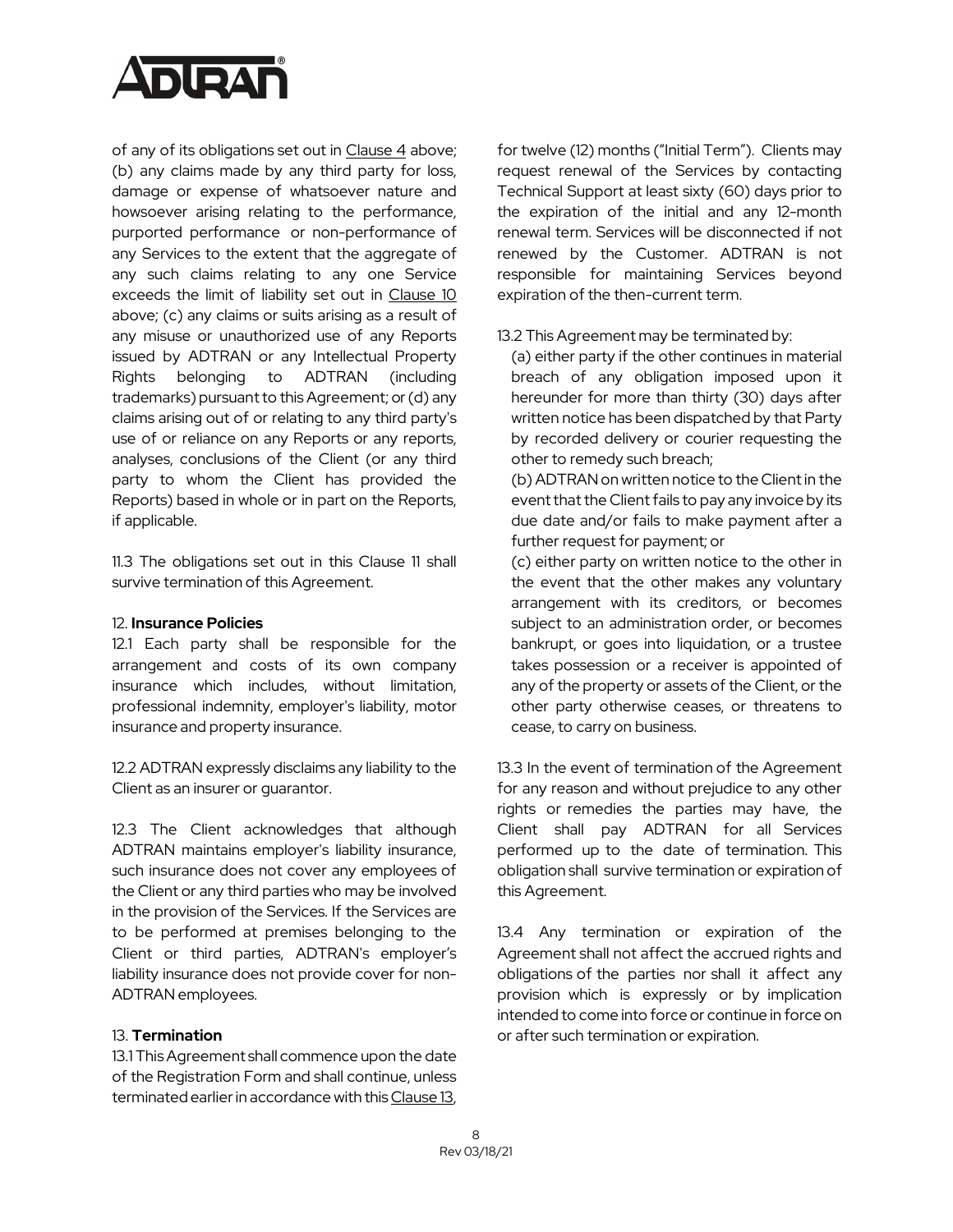

## 14. **Assignment and Sub-Contracting**

14.1 ADTRAN reserves the right to delegate the performance of its obligations hereunder and the provision of the Services to one or more of its affiliates and/or sub-contractors when necessary. ADTRAN may also assign this Agreement to any company within the ADTRAN group.

#### 15. **Governing Law and Dispute Resolution**

15.1 This Agreement, and any work performed pursuant to this Agreement, shall be governed by the laws of the jurisdiction within which the ADTRAN facility performing the Services is located. Any action brought hereon shall be venued in said jurisdiction.

#### 16. **General Terms**

16.1 Severability. If any provision of this Agreement is or becomes invalid, illegal or unenforceable, such provision shall be severed and the remainder of the provisions shall continue in full force and effect as if this Agreement had been executed without the invalid illegal or unenforceable provision. If the invalidity, illegality, or unenforceability is so fundamental that it prevents the accomplishment of the purpose of this Agreement, ADTRAN and the Client shall immediately commence good faith negotiations to agree an alternative arrangement.

16.2 No Partnership or Agency. Nothing in this Agreement and no action taken by the parties under this Agreement shall constitute a partnership, association, joint venture, or other cooperative entity between the parties or constitute any party the partner, agent, or legal representative of the other.

16.3 Waivers. Subject to Clause 10.3 above, the failure of any party to insist upon strict performance of any provision of this Agreement, or to exercise any right or remedy to which it is entitled, shall not constitute a waiver and shall not cause a diminution of the obligations established by this Agreement.A waiver of any breach shall not constitute a waiver of any subsequent breach. No waiver of any right or remedy under this Agreement shall be effective unless it is expressly

stated to be a waiver and communicated to the other party in writing.

16.4 Whole Agreement. This Agreement and the Registration Form and Description of Services contain the whole agreement between the parties relating to the transactions contemplated by this agreement and supersedes all previous agreements, arrangements and understandings between the parties relating to those transactions or that subject matter. No purchase order, statement or other similar document will add to or vary the terms of this Agreement, and ADTRAN expressly rejects any such terms that conflict with this Agreement. Each party acknowledges that in entering into this Agreement it has not relied on any representation, warranty, collateral contract or other assurance (except those set out or referred to in this Agreement) made by or on behalf of any other party before the acceptance or signature of this Agreement. Each party waives all rights and remedies that, but for this Clause, might otherwise be available to it in respect of any such representation, warranty, collateral contract, or other assurance.

16.5 Third Party Rights. A person who is not party to this Agreement has no rights to enforce any of the terms of this Agreement.

16.6 Further Assurance. Each party shall, at the cost and request of any other party, execute and deliver such instruments and documents and take such other actions in each case as may be reasonably requested from time to time in order to give full effect to its obligations under this Agreement.

16.7. Notices. Notice shall be deemed effective when received or refused if sent prepaid to the other Party at the address provided on the face of the Registration Form, and if sent by email, upon receipt thereof.

16.8 "Client Data" means any data, information, or material of the Client that the Client transmits to ADTRAN or provides access to in connection with the Services. Client Data is Confidential